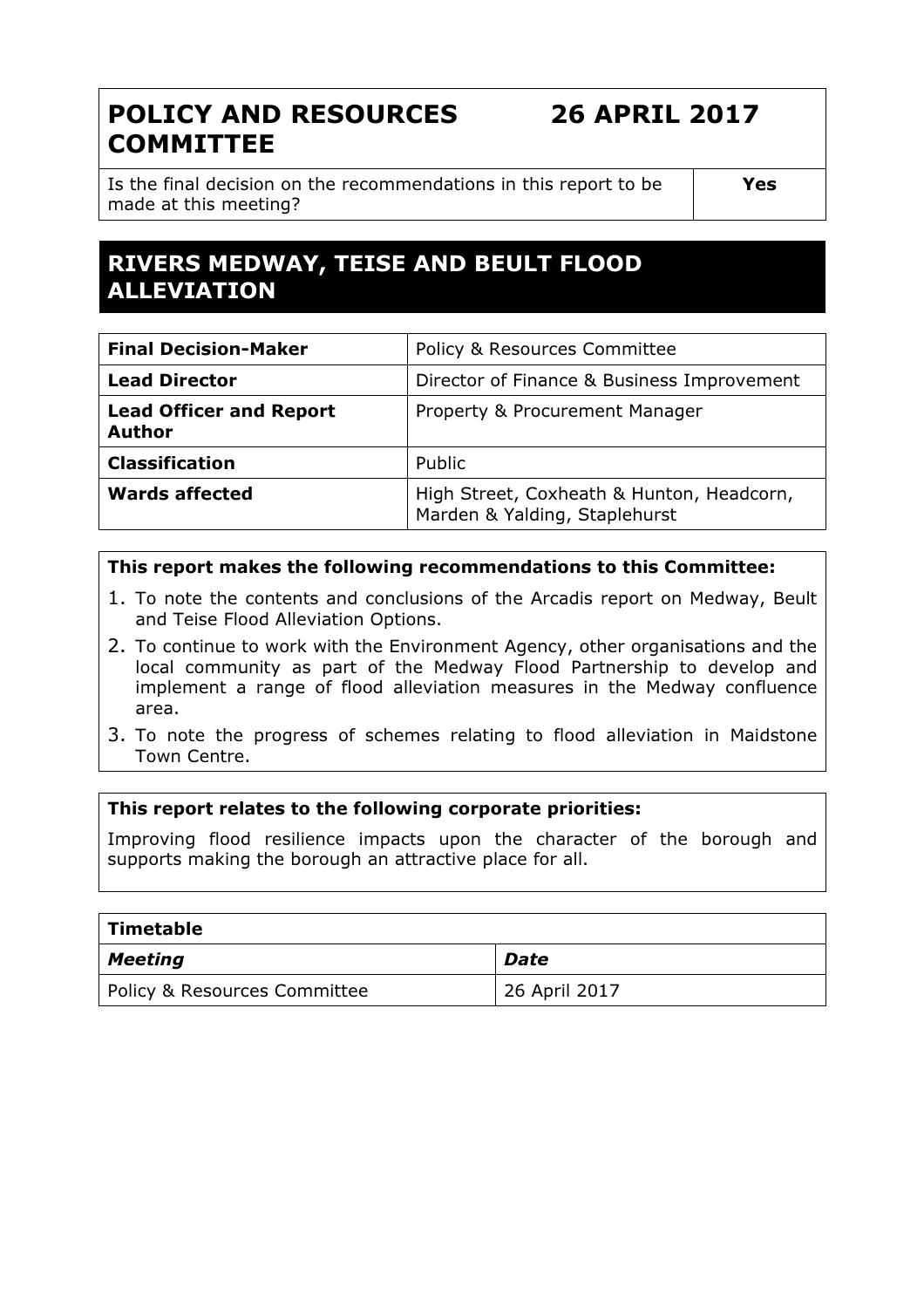# RIVERS MEDWAY, TEISE AND BEULT FLOOD ALLEVIATION

#### 1. PURPOSE OF REPORT AND EXECUTIVE SUMMARY

- 1.1 This report updates the Committee on developments in relation to flood alleviation in the Medway confluence area and on the progress of schemes to alleviate flooding in Maidstone Town Centre.
- 1.2 Following the Environment Agency's initial assessment of the options for the Medway confluence area, the Council has commissioned independent consultants to review the position and investigate further options. This work is now complete, and whilst it does not identify any single scheme that will provide a significant level of protection for all communities at risk, it supports the development of local initiatives. It is proposed now to work with the Environment Agency and other partners to develop and deliver these.
- 1.3 In the Town Centre, the Maidstone Bridges Gyratory Scheme has provided the opportunity to implement flood protection schemes as described in this report.

#### 2. INTRODUCTION AND BACKGROUND

#### Medway Confluence

- 2.1 The Council has engaged with the Environment Agency (EA), Kent County Council (KCC), Tonbridge & Malling Borough Council (TMBC) and a number of affected parishes represented by the Joint Parishes Flood Group (JPFG) to investigate and consider a range of options to protect communities at risk of flooding along the Rivers Medway, Beult and Teise (the Medway confluence area).
- 2.2 The EA's initial assessment in 2016 recommended proceeding with increasing the capacity of the Leigh Flood Storage Area to reduce flood risk to Tonbridge and to a lesser extent other communities downstream, but that construction of flood storage on the Rivers Beult and Teise was not viable, and that communities in the Medway confluence would be better served by more localised flood defences and property and community level resilience improvements which can be targeted to the properties at greater risk.
- 2.3 The Environment Agency's conclusions were not supported by members of the communities in the Medway confluence area: Tonbridge was seen as the main beneficiary from funding for the Leigh Flood Storage Area; they did not agree with the Environment Agency's conclusions about the Beult and Teise flood storage areas; ideas put forward by the local community had not been considered seriously; and there was scepticism about what property and community level resilience would mean in practice.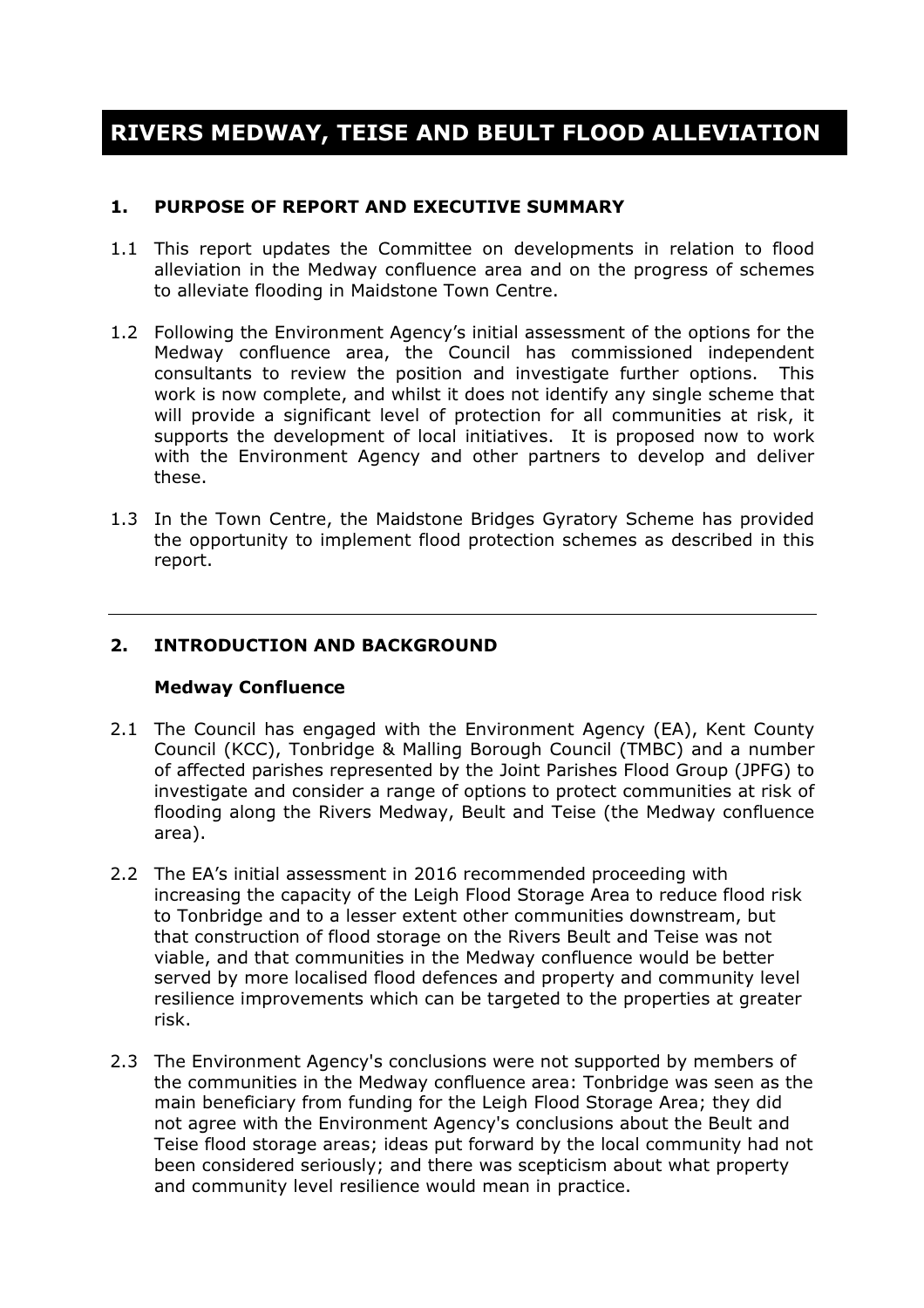- 2.4 The Council appointed Arcadis, which is a highly reputable design, engineering and management consultancy company with an international practice around flood risk management, to:
	- Review the EA's initial assessment
	- Investigate and assess a list of 52 suggestions for flood alleviation put forward by the JPFG
	- Consider and review other options which may be viable.
- 2.5 Arcadis were given access to the EA's hydraulic model of the Medway, Beult and Teise catchments, which simulates 5,000 years of synthetic flood history based on data collected from river and rainfall gauges throughout the catchment area. They have liaised with the EA, the EA's consultants JBA, Southern Water, representatives of the local community and Maidstone Council and have conducted a site visit. Their work has included extensive modelling of potential options.
- 2.6 Arcadis' report runs to 124 pages and is highly technical in nature. Accordingly, it has not been attached to this report. However, in the interests of transparency it has been published on Maidstone Council's website.
- 2.7 Arcadis concluded that:
	- The EA's assessment was correct in that flood storage schemes on the Beult and Teise were neither technically feasible nor economically viable.
	- Amongst the options proposed by the JPFG, most were neither technically feasible nor economically viable, but there were some that would produce minor improvements in flood risk. However, even if taken together, they would still not produce a significant reduction in the number of properties being affected by flooding.
	- The only option modelled by Arcadis that provided a technically viable solution consisted of a combination of upstream embankments and walls in Yalding. Whilst the option is technically feasible and effective in reducing flood risk to a significant number of properties, there would also be a number of properties affected adversely by the proposals. The economic analysis of the proposal also found that the low benefit/cost ratio would only attract DEFRA funding of £750,161, leaving in excess of £13 million to be found by partners.
- 2.8 The 52 suggestions put forward by the local community covered a wide range of approaches to flood alleviation. They were each considered by Arcadis and described in their report together with an assessment of each one.
- 2.9 The suggestions can be categorised as: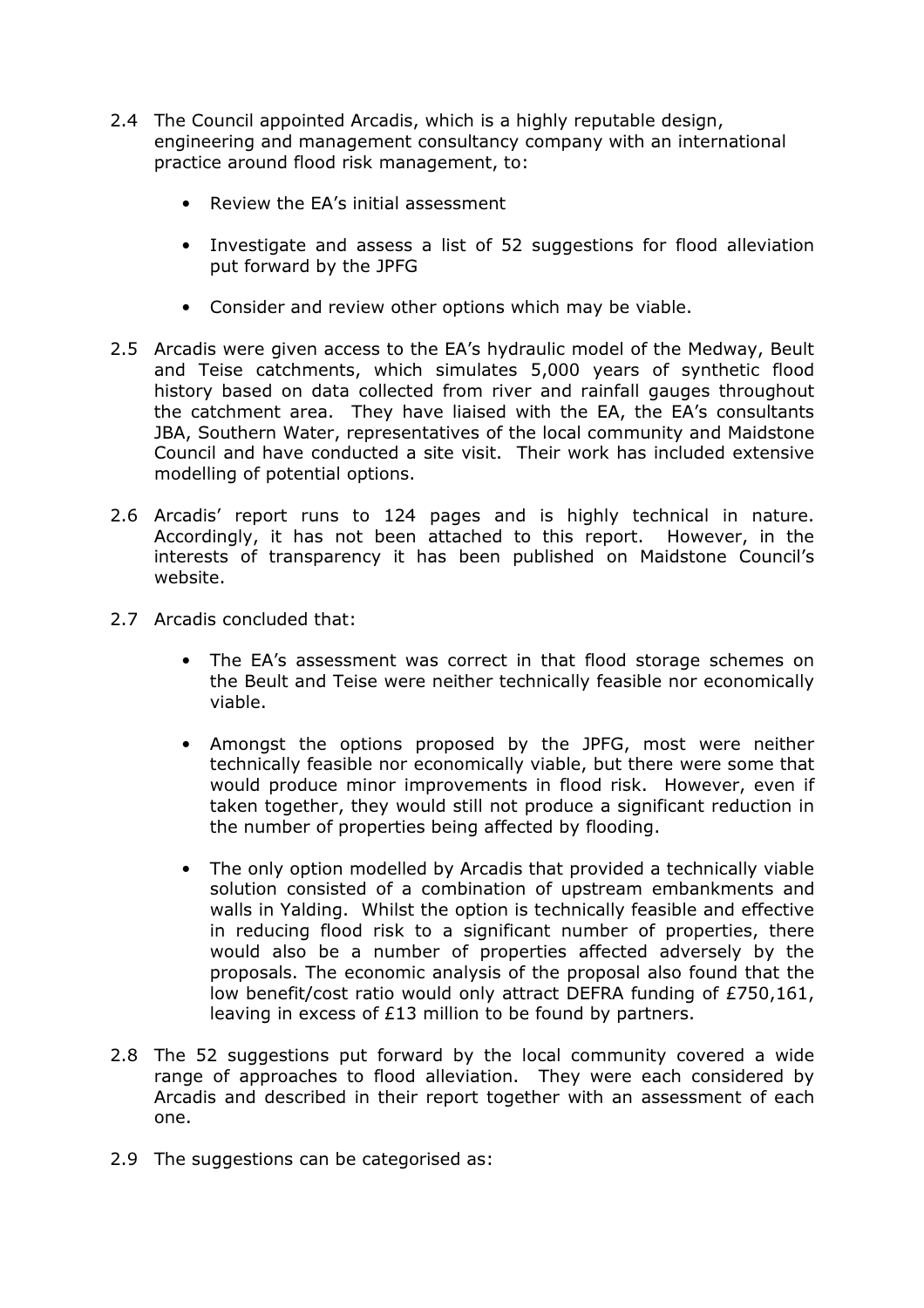- Large scale capital schemes including a submerged pipeline between the Beult and Allington,
- Natural flood management, such as afforestation of upland areas,
- Maintenance, for example, improved dredging and de-silting,
- Downstream conveyance, such as operating the sluices downstream to reduce water levels; and
- Community actions, such as river monitoring wardens.
- 2.10 While it did not identify a single scheme that would provide a significant level of protection for all communities at risk, the Arcadis report has been able to verify the EA's findings and has provided an independent assessment of suggestions put forward by the local community. It supports the development of more localised flood defence schemes, including environmentally-friendly flood alleviation measures. This is consistent with the EA's proposed approach of property and community level resilience schemes in combination with localised flood defences.

## Next Steps

- 2.11 In order to make progress, the EA has put in place two overarching groups. These are the Medway Flood Partnership Strategy Group and the Medway Flood Partnership Practitioners Group. Both comprise representatives from the EA, from the five local authorities with a significant geography within the Medway catchment, from other relevant government agencies including Natural England and the Forestry Commission, from other risk management authorities including the Internal Drainage Boards, KCC and Southern Water, from non-governmental organisations including the South East Rivers Trust, from the National Farmers Union and from local communities including Kent Association of Local Councils and JPFG.
- 2.12 The objectives of the groups are:
	- Develop a shared understanding of the strategic challenges and opportunities within the catchment and the need for collaboration to address them.
	- Develop a shared action plan for the next 5-10 years, and a 25 year vision for the future. The plan will focus on working in partnership and implementing actions that will address the key flood risk management issues in the catchment.
	- Improve communications and engagement by adopting a joined up approach to engagement with communities, government and MPs.
	- The strategy group will provide high level direction and broker strategic solutions to problems identified by the Practitioners Group.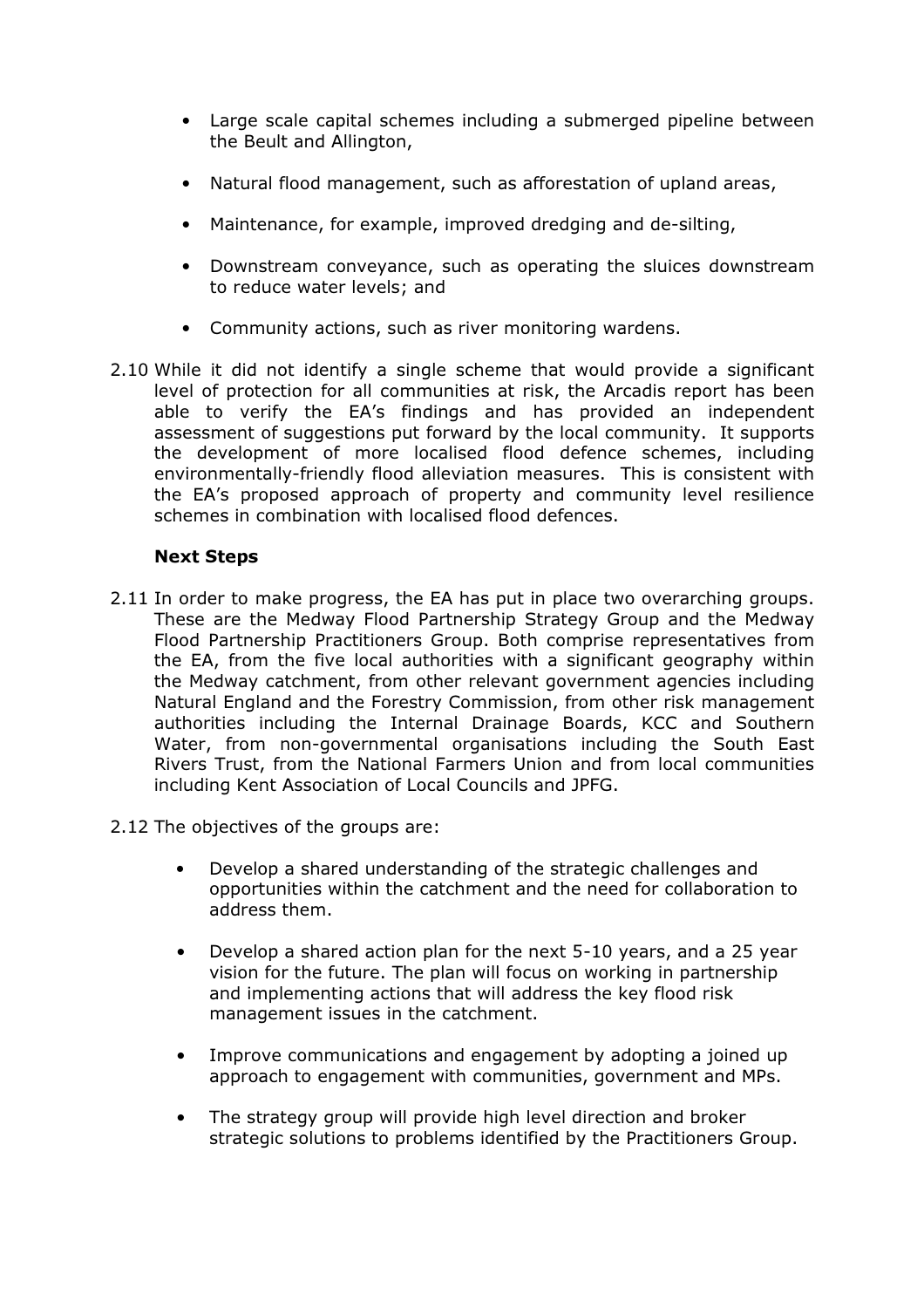- The Practitioners Group will provide a strategic overview of activity across the catchment, identifying inter-relationships and ensuring coordination between the various projects.
- The groups will share plans and programmes to inform investment decisions and identify opportunities to deliver work in collaboration.
- 2.13 The Practitioners Group will cover three themes:
	- Capital Investment and Maintenance which includes property level resilience and relates to measures that are taken to individual or small groups of properties to reduce the risk of water entry from river flooding.
	- Natural Flood Management which includes the alteration, restoration or use of landscape features to reduce flood risk such as flood doors and air brick covers.
	- Community Resilience includes localised walls and embankments and measures that help to mitigate the effects of flooding to enable the community to function better during and after a flood. These include adapting power and water supplies and foul and surface water drainage systems to withstand flooding and implementing road closures to prevent flooding through road wash.
- 2.14 It is envisaged that work in the Medway Confluence area will be delivered in two phases.
- 2.15 Phase 1 Property level resilience. The EA will begin by surveying the estimated 326 properties at greatest risk to assess their suitability for measures such as flood doors and airbrick covers. These measures will be fully funded through government grants, up to £7,500 per property. It is envisaged that the survey work will take placed during Summer 2017.
- 2.16 Phase 2 The EA's surveys will identify where property level measures are unsuitable, for example, by virtue of flood depth or type of construction, or where flood protection can be delivered more cost-effectively through localised flood defences (ie with a scope broader than that of individual properties). Such work would be likely to include low embankments / walls around groups of properties and natural flood defence measures. There remains work to do to develop localised flood defence schemes as part of phase 2.
- 2.17 It is anticipated that Phase 2 will be delivered on a partnership basis. KCC has offered up to £1.5 million and the Council has committed £1 million of funding as part of its five year capital programme, agreed on  $1<sup>st</sup>$  March 2017. DEFRA offers grant in aid for partnership funding of Flood and Coastal Erosion Risk Management and we would be looking for the government to top this up by matching local partners' contributions.
- 2.18 It is recommended that Maidstone Council engages actively with this work, working closely with local communities and helping to ensure that their views are represented as part of the partnership.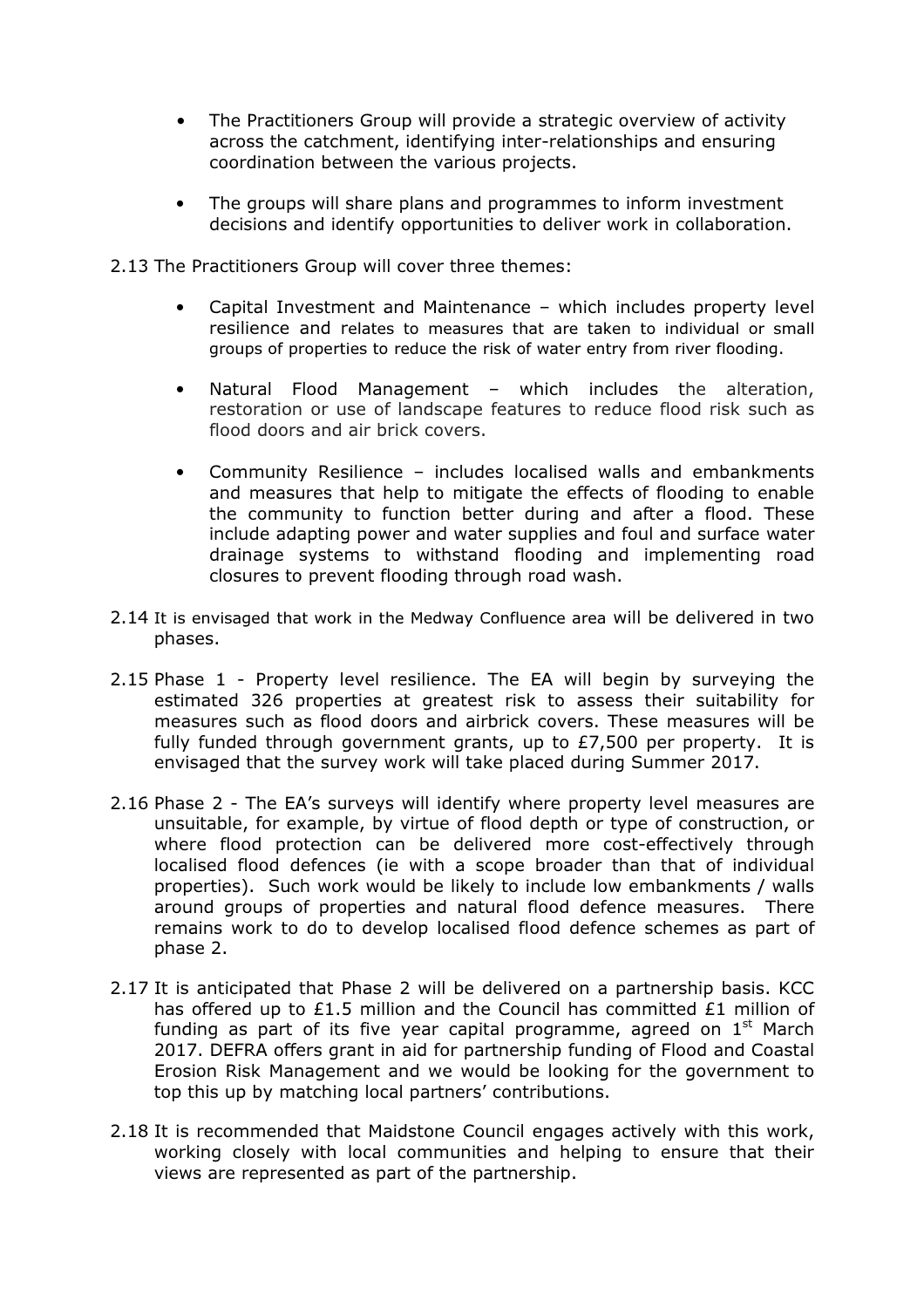## Town Centre

- 2.19 Work relating to the Maidstone Bridges Gyratory scheme has included measures to reduce the flood risk in the Town Centre, the need for which was highlighted by the floods of Christmas/New Year 2013/14.
- 2.20 Modelling work undertaken by the Environment Agency indicated that the flooding of properties at the Lower High Street in 2013/14 was as a result of flow through the subways. As a consequence the two subways either side of the High Street have been blocked up and filled with foam concrete to remove this risk and the area re-designed to enhance the public realm. The cost for this work was £119,000.
- 2.21 In a similar fashion, the Medway Street subway also acts as a conduit for flood water to reach the lower High Street area. Members were keen to retain access to the river side through this subway and therefore a flood door was identified as a solution which would allow access to the river during normal conditions, but could be closed during periods of flood. However, as the design was developed, this option proved too costly due to its impact on the structural integrity of the subway itself. An alternative solution has been identified which is more cost effective. In September this year, glass flood barriers are scheduled to be fitted to the existing pedestrian barrier opposite Drakes, with additional returns constructed to contain flood water. This will protect the immediate vicinity against a 75 year flood event, when used in conjunction with demountable barriers at the entrance of Old Fairmeadow with Medway Street. The cost of this work will be £126,640.
- 2.22 Locations of the subways are shown on the attached Appendix A.
- 2.23 The above schemes are being funded through the Maidstone Bridges Gyratory Scheme budget including £1.14m of Maidstone New Homes Bonus contribution and £4.6m of LGF funding.
- 2.24 However, the area requires further protection. The River Medway floods over the A229 carriageway opposite the end of Earl Street under a 75 year flood event, as well as opposite St Faith's Street. Once this floodwater fills up the A229 outside the Fremlin Walk car park, it then flows south towards the lower end of Earl Street and Medway Street. Initial discussions with the EA have indicated that a glass barrier mechanism mounted to the existing walling and spanning a 300m stretch of Fairmeadow may resolve this. Alternatively a series of demountable defences could be deployed at key points. A comprehensive assessment of the condition of existing outfalls is also required to confirm that they do not provide an additional flow route.
- 2.25 The next step will be to appoint a suitably qualified Consultant to investigate the options and undertake the necessary surveys. As there is no residual budget from the Maidstone Bridges Gyratory scheme that can be used to finance the cost of this additional work, it will be necessary to identify, in due course, further funding from the capital programme and to seek contributions from the EA and KCC .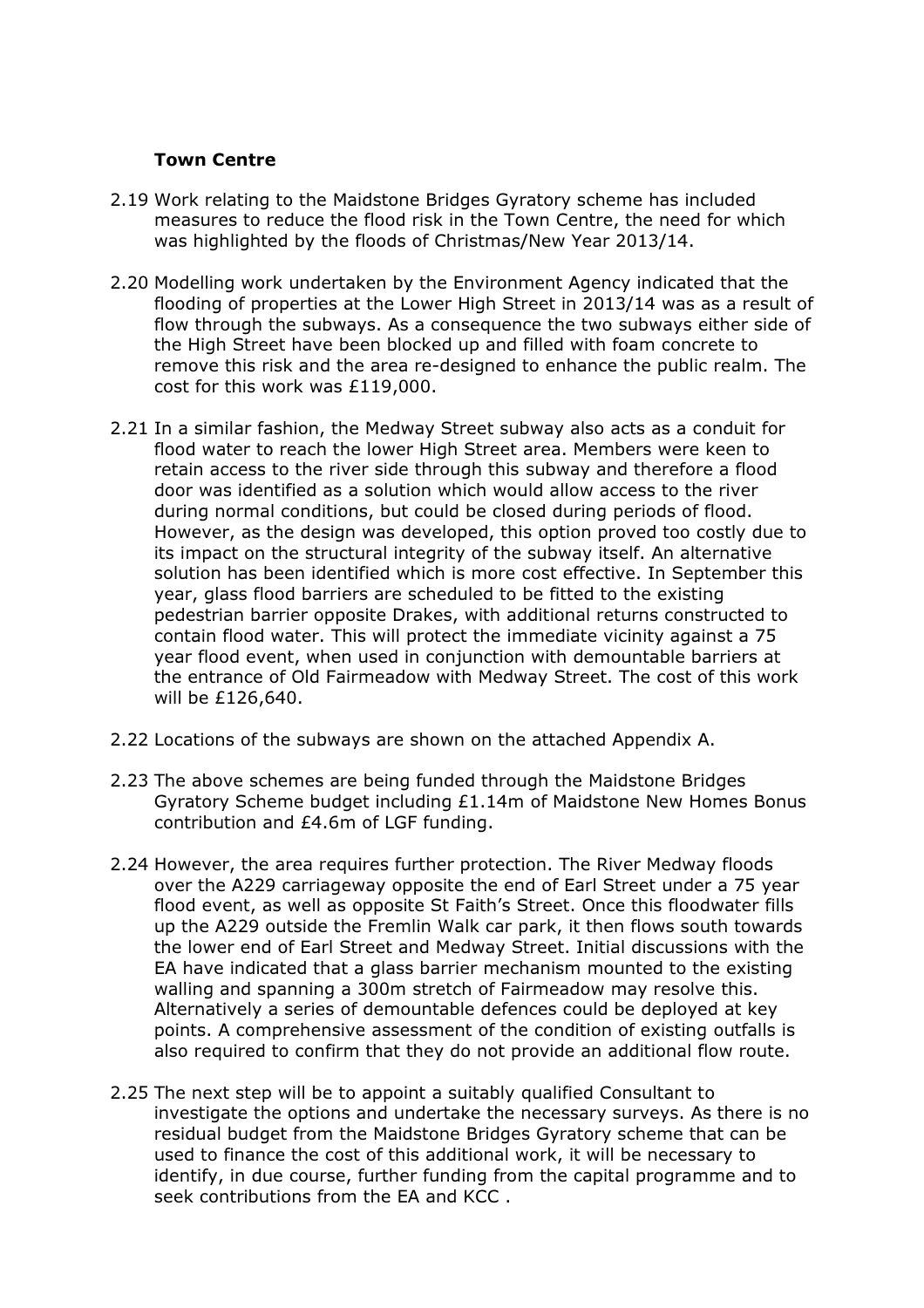# 3. AVAILABLE OPTIONS

#### Medway Confluence

- 3.1 **Option 1:** To continue to work with the EA and other partners as part of the Medway Flood Group to develop property and community level resilience in the Medway, Beult and Teise confluence area, and use the Council's budget of £1 million, in conjunction with funding from KCC and EA, to implement viable projects for localised flood defences where property level resilience is not suitable.
- 3.2 **Option 2:** To continue as Option 1 but increase the level of funding to £13 million to develop and implement the construction of upstream embankments and walls in Yalding. The estimated cost of £13 million excludes potential property purchase and landowner compensation needed to implement the scheme.

#### Town Centre

- 3.3 **Option 1**: To continue to work with the EA and KCC to develop a viable option to supplement the schemes being funded under the Bridges Gyratory scheme.
- 3.4 **Option 2**: To do nothing, other than complete the planned glass barriers adjacent to the subway.

#### 4. PREFERRED OPTION AND REASONS FOR RECOMMENDATIONS

#### Medway Confluence

4.1 The preferred option is Option 1 as this is the most likely option to deliver increased flood resilience to those at highest risk and is affordable in the context of the Council's medium term financial strategy.

#### Town Centre

4.2 The preferred option is Option 1 as this will increase the level of flood protection along Fairmeadow to withstand up to a 1 in 75 year flood event.

## 5. CONSULTATION RESULTS AND PREVIOUS COMMITTEE FEEDBACK

5.1 The Council has not undertaken any specific consultation. However, it has maintained regular contact with representatives of the local community, including the JPFG. Council representatives attended the EA's consultation events in October/November 2016 where the EA set out its proposals for developing property and community level resilience in preference to flood storage areas. There was disappointment within the local community that the EA would not be proceeding with flood storage areas and did not appear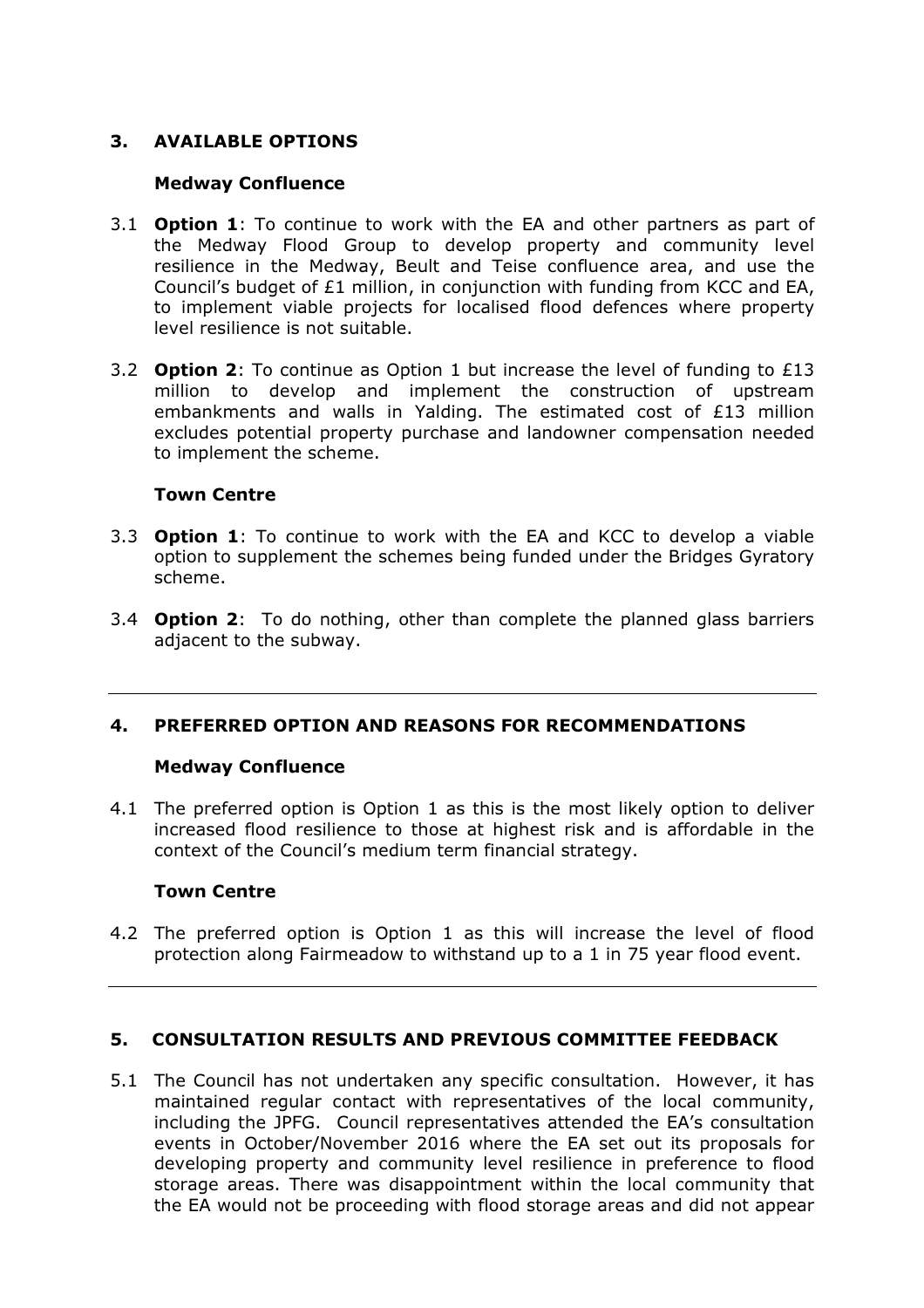to have explored all potential flood alleviation options. This has informed the brief for the work carried out by Arcadis described in this report.

#### 6. NEXT STEPS: COMMUNICATION AND IMPLEMENTATION OF THE DECISION

- 6.1 The EA will undertake surveys of properties at the highest risk and submit a business case for approval to DEFRA, which if approved will permit detailed design and construction beginning in late 2017.
- 6.2 The Council will work with KCC and the local community to develop and implement localised flood defences in conjunction with the EA's proposals for property level resilience.

| <b>Issue</b>                                    | <b>Implications</b>                                                                                                                                                                                                                                                     | Sign-off                                                   |
|-------------------------------------------------|-------------------------------------------------------------------------------------------------------------------------------------------------------------------------------------------------------------------------------------------------------------------------|------------------------------------------------------------|
| <b>Impact on Corporate</b><br><b>Priorities</b> | The decision will impact upon<br>the protection of the character<br>of the borough as there will be<br>implications for the villages and<br>homes within the flood area.<br>Resilience against flooding<br>supports making the borough<br>an attractive place for all.  | Director of<br>Finance &<br><b>Business</b><br>Improvement |
| <b>Risk Management</b>                          | Matching resources to priorities<br>in the context of the significant<br>pressure on the Council's<br>resources is a major strategic<br>risk<br>It is essential that the Council<br>works with other funding<br>partners if schemes are to be<br>delivered effectively. | Director of<br>Finance &<br><b>Business</b><br>Improvement |
| <b>Financial</b>                                | These are covered in the<br>report.                                                                                                                                                                                                                                     | Director of<br>Finance &<br><b>Business</b><br>Improvement |
| <b>Staffing</b>                                 | Staff resources will be required<br>for ongoing liaison with<br>partners until completion of the<br>project.                                                                                                                                                            | Director of<br>Finance &<br><b>Business</b><br>Improvement |

#### 7. CROSS-CUTTING ISSUES AND IMPLICATIONS